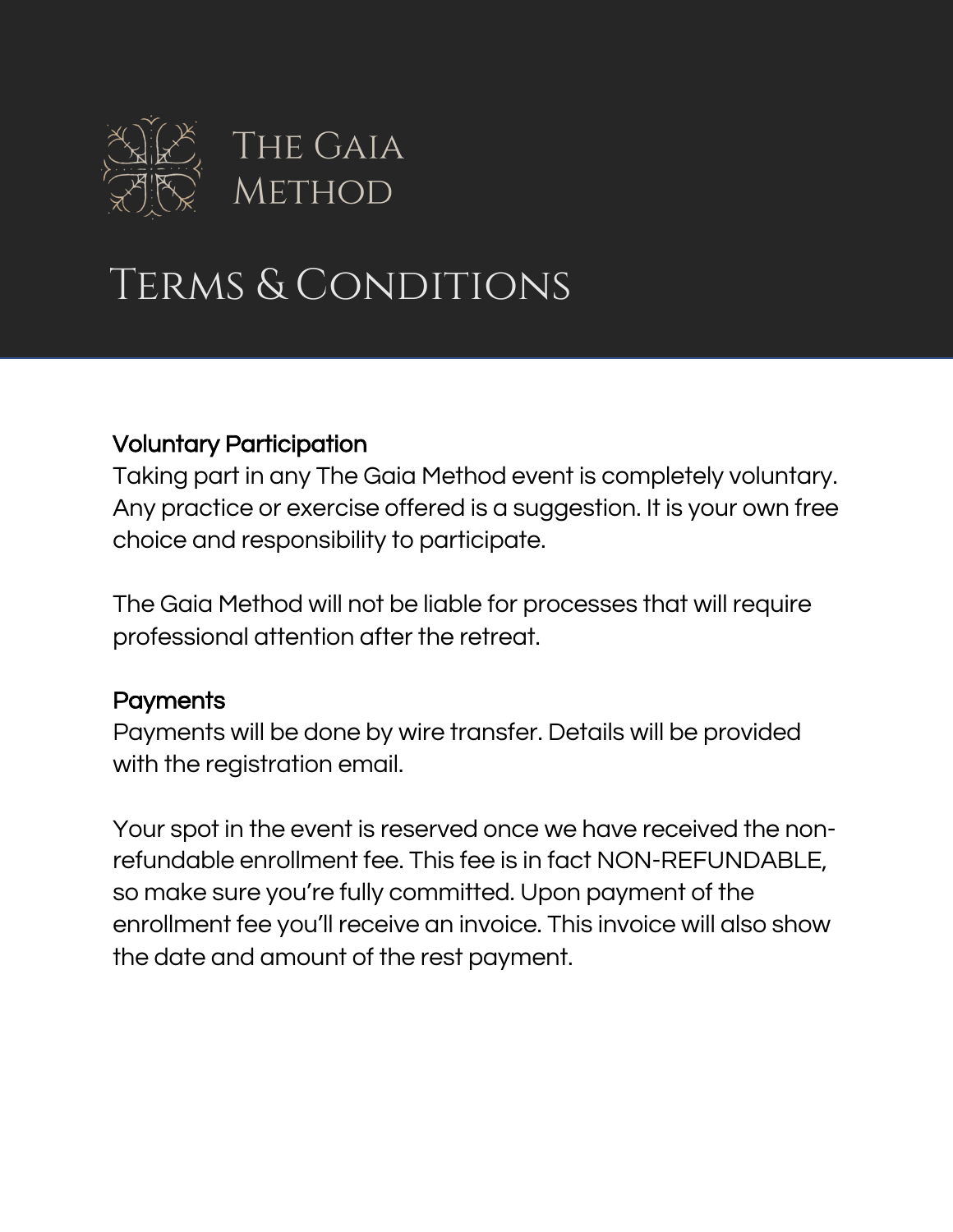#### Cancellation Policy

In case of cancellation MORE than a month prior to the event we will refund the rest payment. The enrollment fee will not be refunded.

In case of cancellation LESS than one month prior to the event NO money will be refunded.

#### Discount Codes

Discount codes are only valid when you have previously participated in a The Gaia Method retreat.

## Health Forms

In order for us to take proper care of safety during the event you are obliged to provide accurate information on the state of your physical, emotional and mental health.

In case of important information lacking, The Gaia Method nor its team members can NOT be held liable for any unwanted consequences that participation in the event has on the participant.

## Travelling To & From The Event

The Gaia Method doesn't arrange transportation to and from the venue place. This will be your own responsibility.

## Food & Allergies/Intolerances

Food is not included in all The Gaia Method events.

Taking allergies and intolerances into consideration depends on the capacity of the caterer of each event. In case the caterer has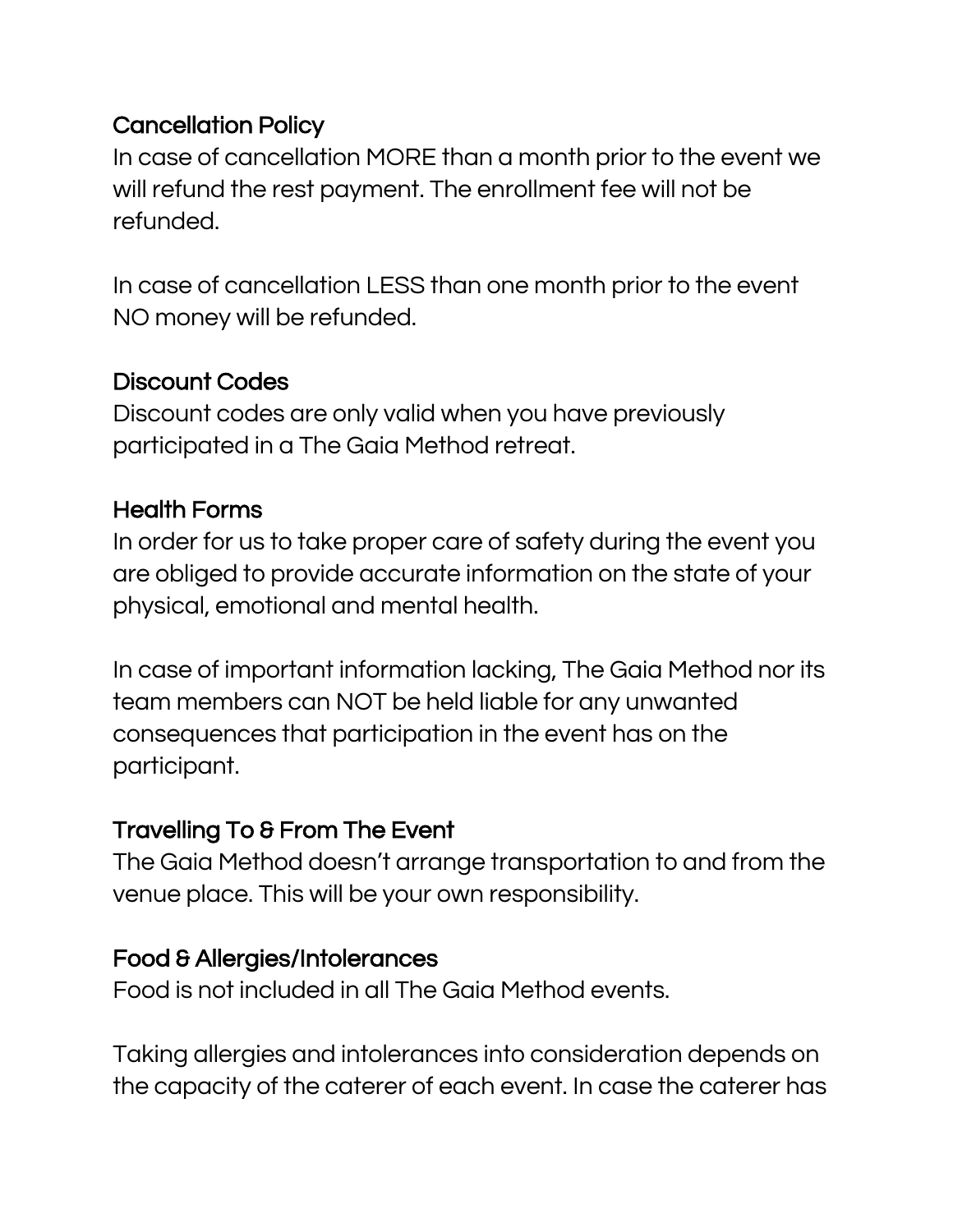the capacity to do so we will ask for diet details in our registration forms.

When the caterer is not able to provide specific individual dietary needs you'll have to bring your own food.

## The Gaia Method Roles & Ethics

During our events we will:

- Create a safe space for you to explore your own individual process.
- Support you when needed.
- Help create a healthy learning environment.
- Keep track of your unfolding (therapeutic/emotional) process.
- Take care of any practical matters.
- Show live demonstrations with team members as demo models.

Team members are NOT ALLOWED to have any intimate or sexual relations with any participant during the event. This applies from the start until the end of the event. This includes any breaks and nights during the event.

This is part of our integrity and crucial to creating a safe space for deep healing to take place.

The only exception to this rule is when a team member and a participant are already partners/lovers prior to the event.

Since creating a safe space is of great importance to us, please don't hesitate to express any concerns regarding ethics,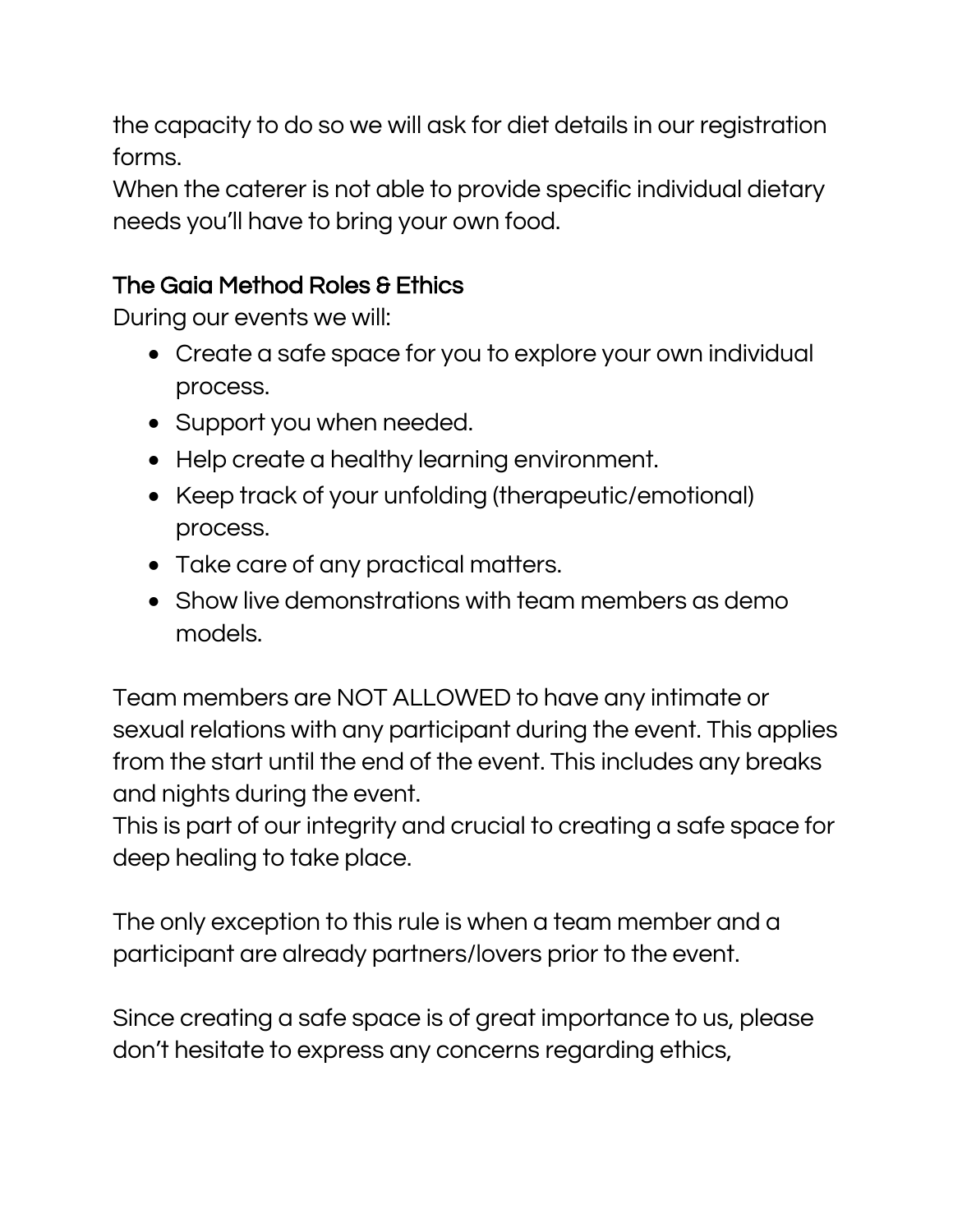boundaries and/or safety during the event. You can always approach any of our team members for this.

## **Confidentiality**

Any personal information shared with The Gaia Method and the team will be regarded as confidential and will under NO circumstance be shared with any third party. This includes written information shared in forms prior to - as well as verbal information shared during - any event.

However, within the team we WILL share any information about process, trauma's and personal background that are of importance for proper care and safety.

With regards to any information shared by your fellow participants we ask you to handle that with integrity. Meaning that you will NOT share any details about other people's process, names and actions outside the event. What happens at the event, stays at the event!

We also ask of you NOT to give any advice and/or personal opinion about the process of another participant unless directly asked by that person.

## Audio/Video Recordings

In general, we don't allow any mobile or electronic devices inside the workshop room. Under no circumstance will video recording by participants be allowed. In some cases, we will allow audio recording of theoretical teachings for personal use, but ONLY when given consent up front by Susanne.